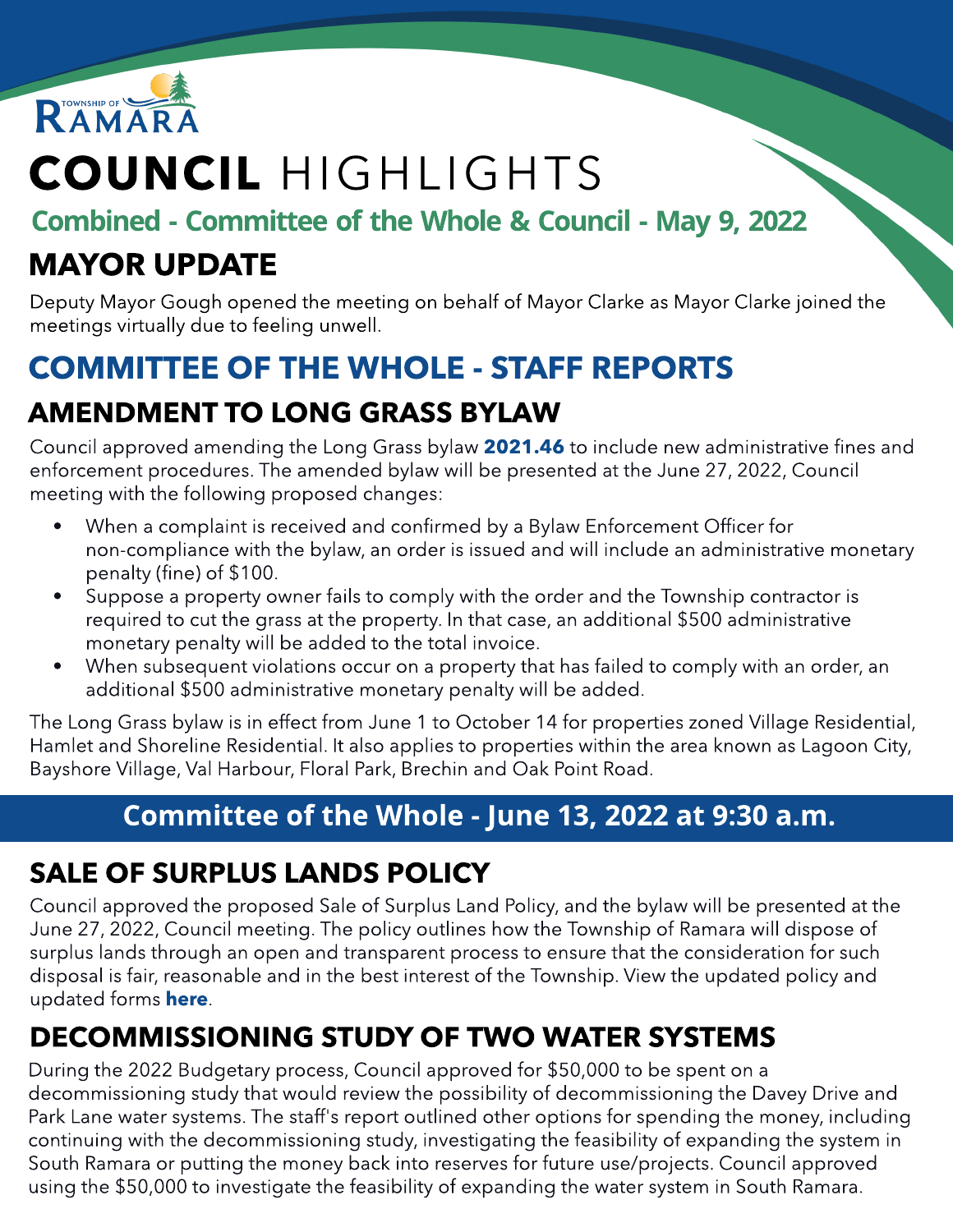### MUNICIPAL ACCOMMODATION TAX (MAT) - HOTELS, RESORTS & SHORT TERM RENTAL ACCOMMODATIONS

Implementing a Municipal Accommodation Tax (MAT) allows municipalities across Ontario to apply a mandatory rate on accommodations. The funds collected can then be reinvested in Tourism promotion and products. Committee approved implementing a 2% MAT tax on Hotels, Resorts and Short-Term Rental Accommodations starting May 1, 2023. At Council, Council approved deferring the decision until the June 27, 2022 meeting.

### RT07 - TOURISM RELIEF FUND GRANT

The Tourism Relief Fund is available to the tourism sector to provide funding up to \$100,000 to help facilitate the recovery and long-term growth of the tourism economy. The funding is administered by Reginal Tourism Organization 7 (RT07) and is made possible by the Government of Canada and the Federal Economic Development Agency for Southern Ontario (FedDev Ontario). Council approved for staff to submit an application to improve the municipal trail between Brechin and Lagoon City.

#### REQUEST FOR QUOTATIONS (RFQ) FOR MASTER SERVICING PLAN

A Master Servicing Plan outlines future requirements for servicing (water & sewer) in the Atherley, Rama Road and Uptergrove area. The Master Servicing Plan created in 2012 fulfills the requirements of Phase 1 & 2 of the Municipal Class Environmental Assessment process; however, Phase 3 & 4 is required to determine the requirements to get these services constructed for both existing and future developments. Council approved for Staff to issue an RFQ to get the approximate cost for Phases 3 & 4.

#### [Click](https://ramara.civicweb.net/portal/) [here](https://ramara.civicweb.net/portal/) [for](https://ramara.civicweb.net/portal/) t[he](https://ramara.civicweb.net/portal/) [full](https://ramara.civicweb.net/portal/) [Council](https://ramara.civicweb.net/portal/) [Agenda](https://ramara.civicweb.net/portal/) [and](https://ramara.civicweb.net/portal/) [Minut](https://ramara.civicweb.net/portal/)es

#### DISCRETION ARY ON SITE O DISCRETIONARY ON-SITE SEWAGE RE-INSPECTION PROGRAM RESULTS

Council approved the Township of Ramara Discretionary on-site sewage system re-inspection program in 2019 for properties within 100 metres of all watershed areas in the Township. Due to the pandemic, Council deferred the program until 2021 and removed properties within the Lake Dalrymple and the Head River watersheds. In 2021, staff implemented two years of the discretionary program with 11 (1.9% of the properties inspected) inspections deemed low to medium risk and required no immediate action. Council approved the remaining 547 properties in the discretionary program to be completed in 2022 and for communications to be sent to all remaining properties. Residents can learn more about both the on-site sewage re-inspection program at **www.ramara.ca/[septicreinspection.](https://www.ramara.ca/en/business-and-development/septic-reinspection-program.aspx)** The public can also **[listen](https://youtu.be/JdobM4Vc7D4?t=3693)** to the presentation or **[read](https://ramara.civicweb.net/document/63342/Septic%20Reinspection%20Presentation%20-%20AFINAL.pdf?handle=2EB0348F80A7471BBDA54BD2195636DD)** the PowerPoint to learn more.

#### BACK YARD CHICKENS - RESIDENTIAL AREAS

Council agreed to and directed staff to prepare a bylaw to amend the Township of Ramara Zoning Bylaw for a temporary use to regulate the keeping of chickens within residential areas. Staff will bring a report that will permit raising up to a maximum of five (5) hens, no roosters, within identified residential areas and would be subject to all zoning provisions and other applicable legislation.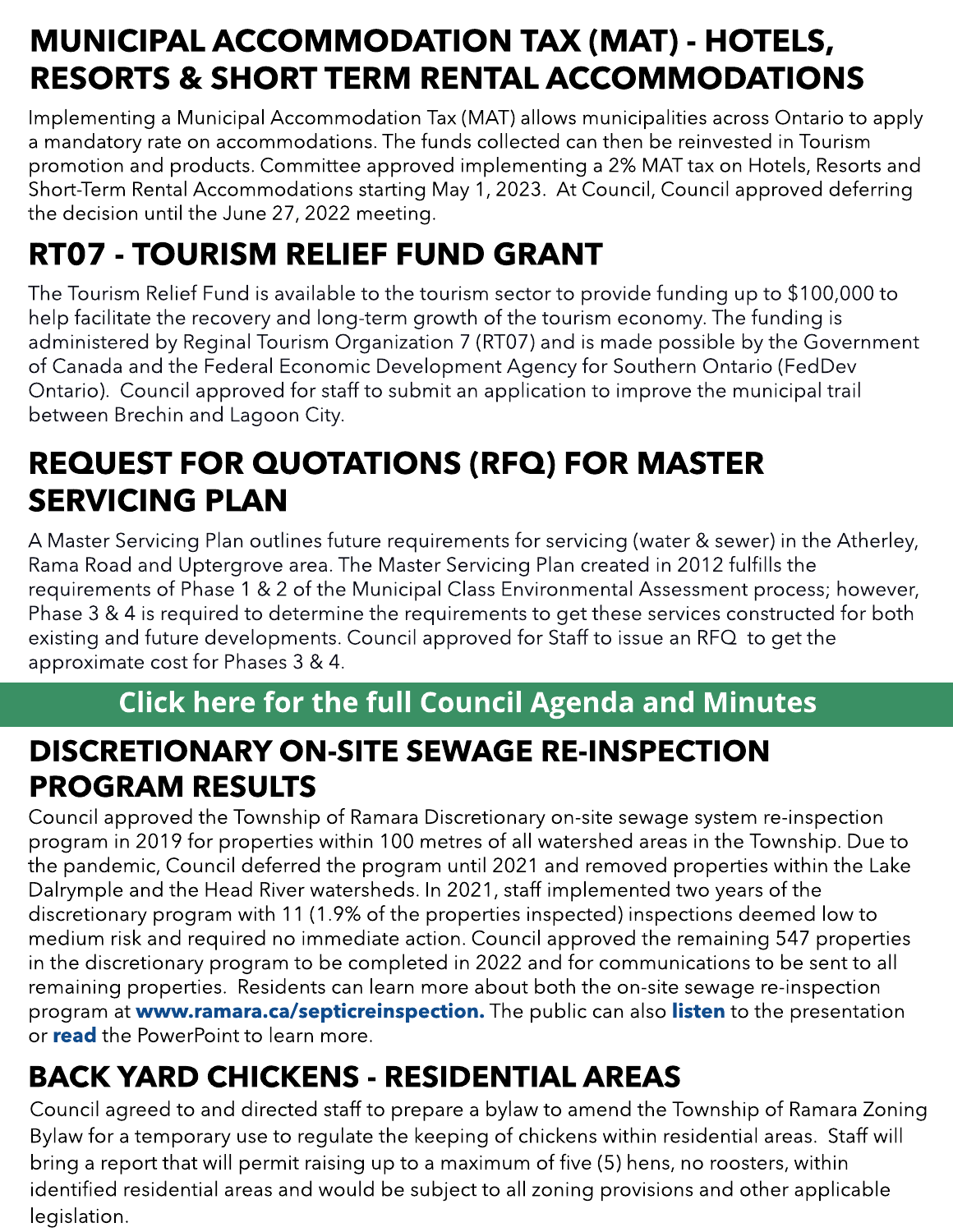#### OFFICIAL PLAN AND ZONING BYLAW HOUSEKEEPING AMENDMENTS - ADDITIONAL RESIDENTIAL UNITS, AGRICULTURE RELATED USES AND ON-FARM DIVERSIFIED USES

Council approved the Official Plan Amendment and Zoning Bylaw Amendment to bring existing residential unit and agricultural use policies into conformity with Provincial legislation and County of Simcoe Official Plan Policies. Specifically, the OP and Zoning Amendment will permit the following

- a second dwelling unit on a parcel within the AG zone and on farm diversified uses as identified in the amendment to the Zoning Bylaw.
- Additional residential units within an exiting dwelling, within an accessory building with a maximum of two additional residential units permitted accessory to the main dwelling in the following zones:
	- $\circ$  Hamlet (H)
	- Village Residential (VR)
	- Rural and Countryside Residential (RCR)
	- Agricultural (AG)
	- Rural (RU)

### COUNCIL - CONSENT AGENDA ONTARIO LAND TRIBUNAL DECISION - FILE OLT-22-002101

Ontario Land Tribunal handed down its decision on April 29 in favour of the Appellant, Fowler Construction Company Ltd. (Fowler). Read the complete decision and overview of the case [here](https://ramara.civicweb.net/document/63265/OLT-22-002101-APR-29-2022%20-%20A.pdf?handle=7095CB2C13A54CE9AC9B3FD596C90CC6).

## BILL 109 - MORE HOMES FOR EVERYONE ACT

As part of the 55 recommendations released by the Ontario Housing Affordability Task Force Report, Bill 109 - the More Homes for Everyone Act, 2022 - received Royal Assent on April 14, 2022. The amendments outlined in Bill 109 made changes to five pieces of legislation including the Planning Act. Some of the changes to the Planning Act are outlined below:

- Gradual refund of fees for some planning applications due to non-decision
- Community Infrastructure and Housing Accelerator
- Complete application requirements for Site Plan Approvals
- Changes to Draft Plan of Subdivision Process

A report with recommended changes to Township processes and relevant draft bylaws will be presented to Council at a future meeting.

### 2021 BUILDING ACTIVITY YEAR END SUMMARY

As a requirement of the Building Code, the Building department provided a 2021 Building Year-End activity summary of the past 12-month period that outlines the total fees collected, direct and indirect costs, breakdown of costs, and the reserve fund amount. In 2021, the Building department staff issued 480 permits with a total construction value of \$59 million and completed 1774 inspections.

## BILLS AND BYLAWS